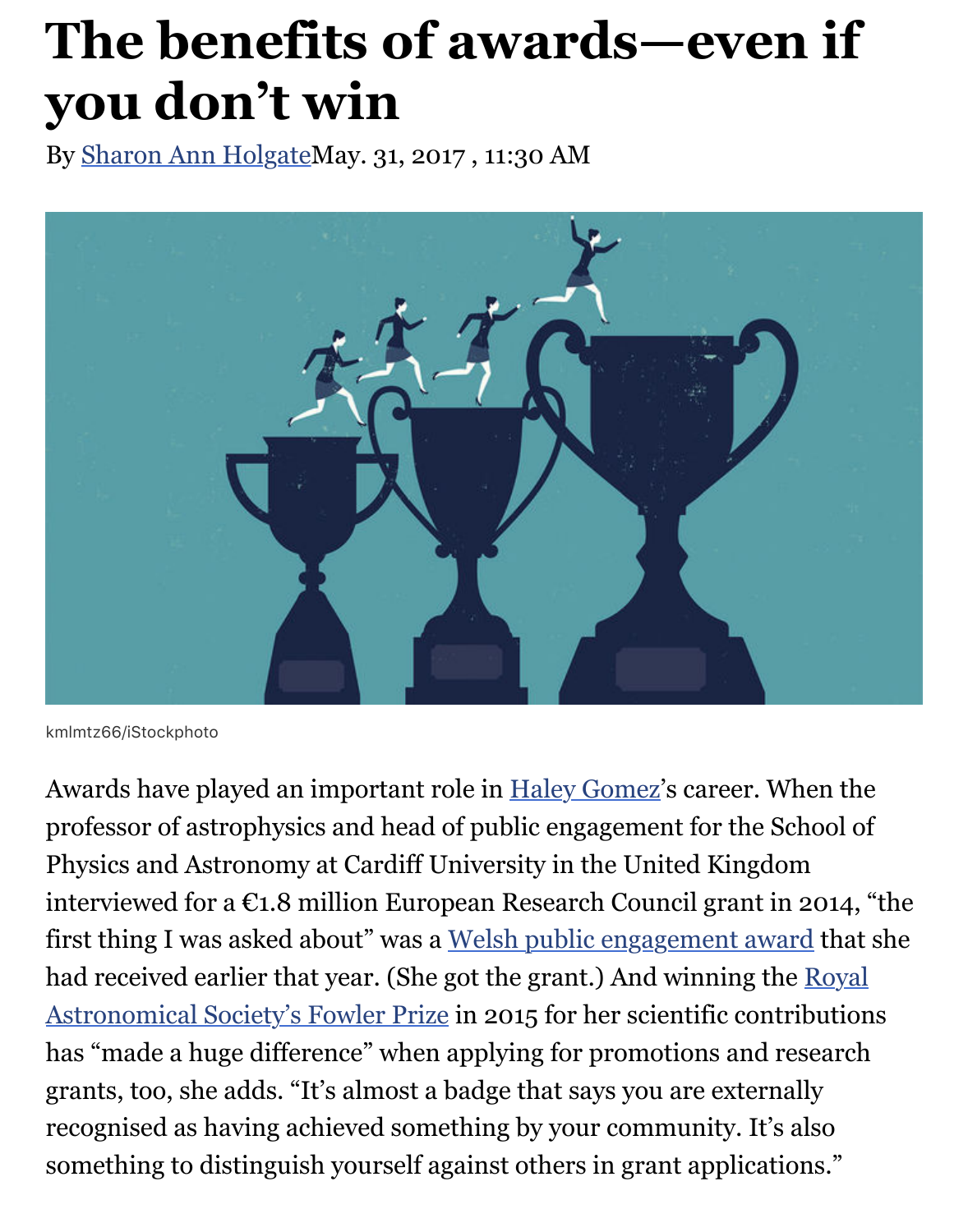But recognition aside, merely applying for awards or seeking to be nominated also brings a multitude of career benefits. Putting together an award application can help you reflect on your skills and career progress. It may push you to become more competitive by filling gaps in your CV and increasing your visibility. Seeking out senior colleagues who will cheer for you can help you build a strong support base for the future. Competing for awards also creates an opportunity to receive useful feedback about your work and how you are perceived from those who nominated you or awards committees, Gomez notes.

 Of course, should you emerge from the process with an award in hand, all the better. But even if you don't win, competing for an award is often a worthwhile effort that will help you further your professional development.

## **It's all in the application**

 One of the greatest benefits of preparing an award application is that it encourages early-career researchers to engage in personal and professional self-assessment, says <u>Sharon Maguire</u>, a careers consultant at the University of Edinburgh in the United Kingdom. This involves "thinking about how you're developing as an individual, and how you're developing skills and experiences that can be applied in lots of different ways. That sort of self- reflection and self-awareness throughout the Ph.D. experience and beyond is really important" for developing a successful career, she says.

 Studying the award criteria and looking at past winners may help you get a sense of what you want to strive for and identify skill gaps. Trying to fill these gaps will not only increase your chances of getting the award, but also put you in a stronger position for your future career planning and progression, Maguire says. Online tools such as the Vitae Researcher Development [Framework or skills audits developed by your university can also give](https://www.vitae.ac.uk/researchers-professional-development/about-the-vitae-researcher-development-framework) you some pointers for what may be expected of you, she adds.

Sometimes it's more a matter of adequately highlighting concrete evidence of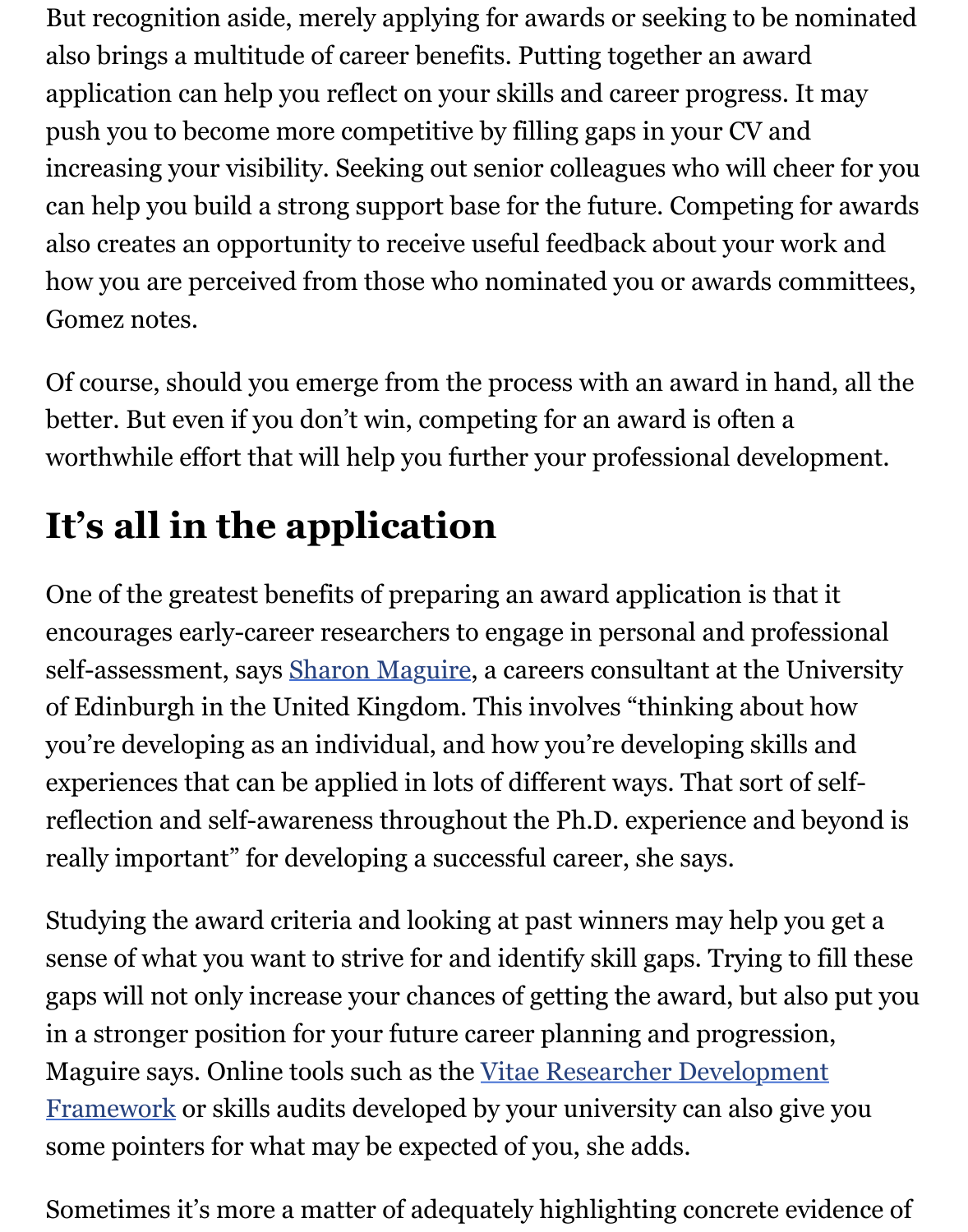skills and achievements you have already secured. Maguire recommends getting advice about how to do this from faculty members who have experience applying for similar awards or your university careers service. For example, they may suggest that you adapt the language in your application or emphasize certain aspects of your background or work. Going through this process will also stand you in good stead for applying for research grants in the future, Maguire says.

### **Get out there**

 Submitting an application for an award requires a certain degree of boldness, and those who are naturally shy or lack self-confidence shouldn't let that get in the way of promoting themselves. "You have to take the bull by the horns," Maguire says. To make it a bit easier, she suggests building up confidence by asking for constructive and honest feedback from early-career researchers and your adviser or mentors about whether your work is worthy of an award and how well your application comes across. Other specialists within your university may also be able to offer such help with award applications, Maguire adds.

 To give yourself a chance at the awards that require nomination by others, you need to be visible both within your department and in the wider scientific community, says [Jigar Jogia,](http://www.aud.edu/about_aud/en/page/4448/jigar-rasiklal-jogia) an associate professor of psychology at the American University in Dubai in the United Arab Emirates who won a [Samuel Gershon Junior Investigator Award](http://www.isbd.org/award-winners-samuel-gershon-junior-investigator-award) from the International Society for Bipolar Disorders in 2011. "Go and give a seminar, do a lecture at a different university, and go to a conference and present findings. That's the only way that people know about you," Jogia recommends. Doing so will also "add to your portfolio of skills even if you don't win," and it will aid networking and collaboration opportunities, he says.

 If you're eyeing an award that relies on nomination and you are working in a place that is not supportive or does not have a culture of putting its members